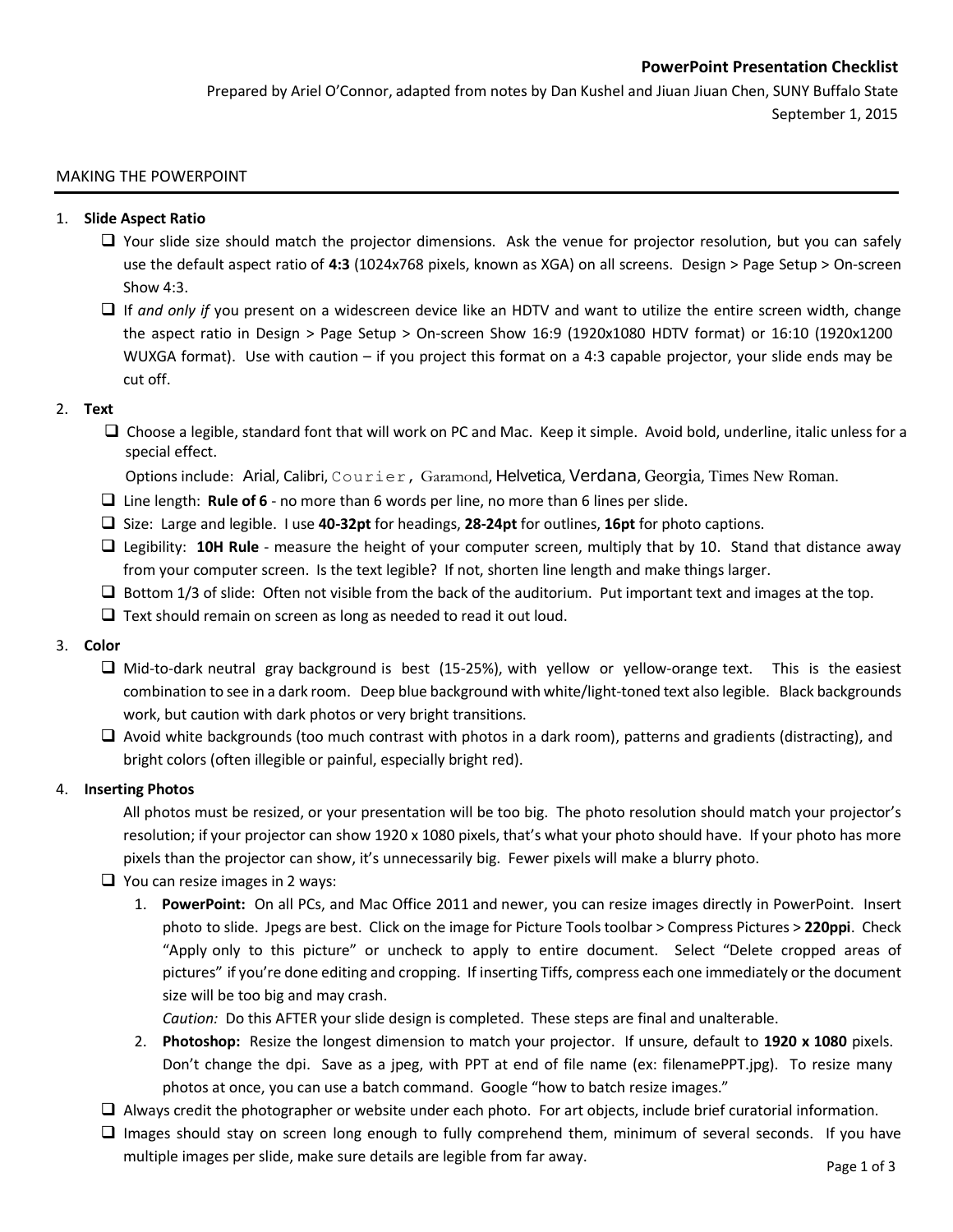# 5. **Inserting Video**

**Link a video**: The movie is only linked to your presentation, and does not increase your file size.

Insert > Video from file > Select the movie on your computer. Where it says "Insert", click the arrow for more options and select "Link to File." Put the PowerPoint file and movie file together in the same folder, and move this folder to the presentation computer.

- **Insert a video**: This option will greatly increase your file size. Good for shared presentations sent through the Cloud, as the video is completely embedded. Same as above, but select "Insert" instead of "Link to File."
- **Edits:** Click on your inserted movie for the "Video Tools" toolbar. "Format" allows cropping, color, and border edits, like a photograph. "Playback" allows Start on click/Automatically, Trimming, Play full screen, Looping, and Rewind after playing.
- $\Box$  For further descriptions of avoiding broken links, see [www.pptfaq.com.](http://www.pptfaq.com/FAQ00155_Sounds-Movies_don-t_play-_images_disappear_or_links_break_when_I_move_or_email_a_presentation.htm)

# 6. **Practice Laser Pointers**

It's hard to use a laser pointer well - It's often shaky and doesn't hit the target. Practice using one. Alternatively, use arrows and shapes in PowerPoint for targeted emphasis. This will add to your preparation time, but will result in a more polished presentation. For tips on how to do this, see the [ECPN Webinar "Presenting](https://youtu.be/NF7lVtgToSg?t=33m2s)  [Talks and Posters"](https://youtu.be/NF7lVtgToSg?t=33m2s) on AIC's YouTube Channel.

# 7. **Acknowledgements Slide**

 Essential! List all who assisted, inspired, and funded your work. Double-check name spellings and titles online. You don't have to read this slide, but make sure it's on screen long enough to be read by the audience.

# 8. **Final File Size**

 Most PowerPoints will be under **30MB**. Image-heavy presentations are typically 50MB – 80MB. If your PowerPoint is larger than this, you likely forgot to resize your images. Do it.

# 9. **Technical Setup**

- □ PC vs Mac: Ask in advance for the operating system and PowerPoint version that will be used at your venue. Make sure your talk opens on both PC and Mac. If it is important to present using your own computer, ask the venue organizers as early as possible for permission to do so.
- $\Box$  Ask about projector resolution and aspect ratio if you're showing HD video or HD-formatted slides.

# 10. **Script**

Unless you are supremely confident in your speaking ability and timing, you should speak from an outline or script.

- Large font. I prefer **16-18 pt** Times New Roman for legibility in a dark room.
- Final script length: Approx. **150 words/minute**. Use MS Word "word count" tool. Do not go over allotted time.
- $\Box$  For animations and slide changes, use a cue. I insert \*CLICK\* into my text.
- $\Box$  Include notes such as "slow down reading" or "look up at audience" or "pause" when needed.
- $\Box$  Don't staple. Easier to slide pages across or under; flipping can hit the microphone.
- $\Box$  Add page numbers, in case the script gets shuffled or dropped.

# 11. **Practice**

- $\Box$  Do several timed run-throughs, including slide advancing. Use these rehearsals to make sure you can deliver the talk without going over time. This will also help you sound natural while reading your script. Practice looking up at the audience often.
- $\Box$  Get honest and constructive feedback from colleagues.

# 12. The most important rule of all:

 **Do not go over allotted time**. You may be cut off by a moderator, or worse, run into another presenter's time or a lunch break. This can be avoided by monitoring your script word length, practicing at full volume and timing yourself, and having a 5 minute and 1 minute warning from someone in the audience. Know what slide you should be near at the halfway point, 5 minutes, and 1 minute, and mark these points on your script.